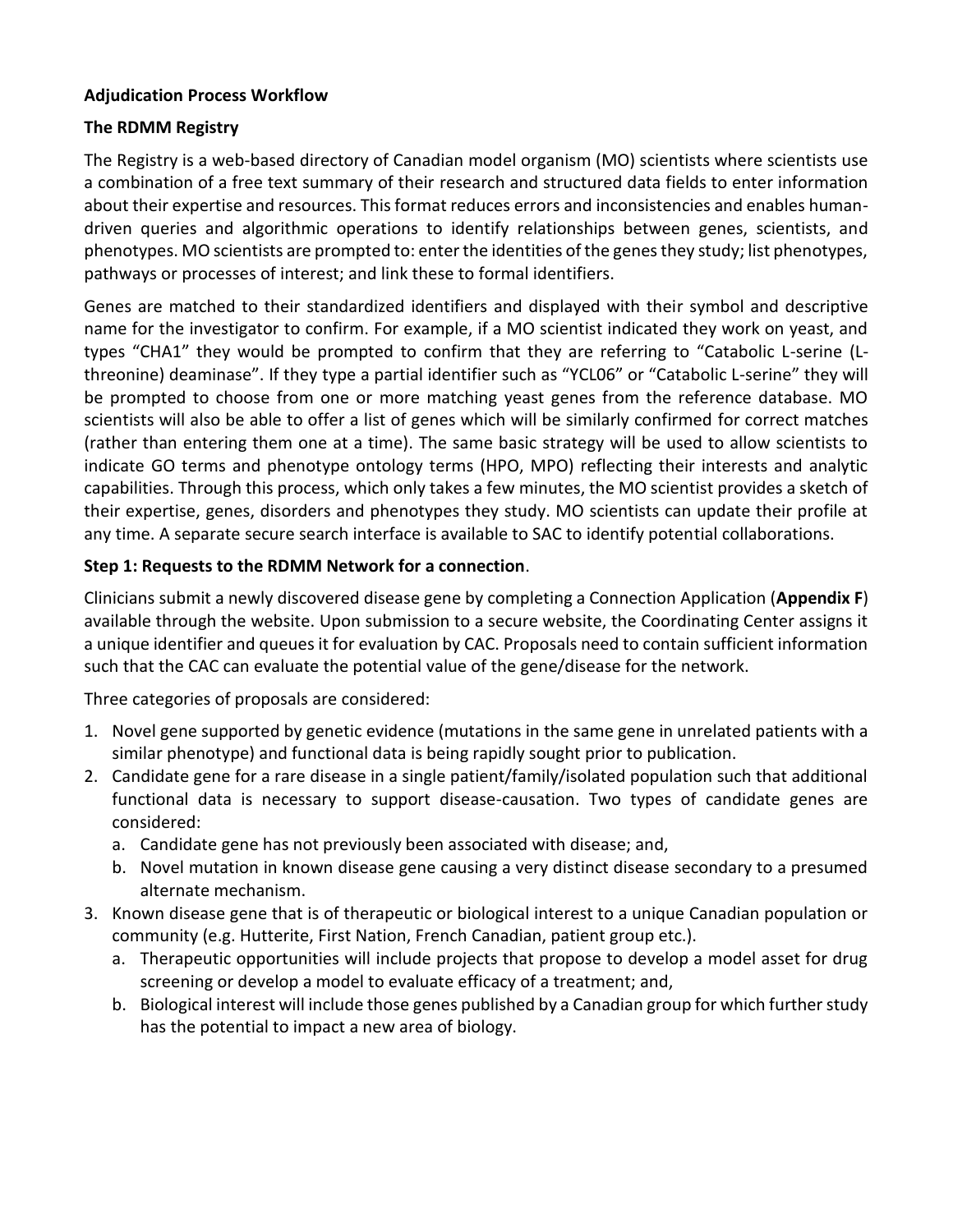Three members of CAC evaluate each connection application, according to established criteria:

| <b>Criteria</b>                                | Category 1 | <b>Category 2</b> | Category 3 |
|------------------------------------------------|------------|-------------------|------------|
| Quality of the genetic data as disease causing | $\div$     | $\div$            | ΝA         |
| Disease severity and medical need              | ΝA         | $\div$            | $\ddot{}$  |
| Potential therapeutic tractability             | ΝA         | $\div$            | $\pm$      |
| Impact on unique Canadian population           | <b>NA</b>  | $\div$            | $\div$     |
| Novelty of the implicated biological pathway   | NА         | $\div$            | $\pm$      |

After considering the applicable criteria, each CAC reviewer assigns a priority score to each application, using the following five-point criteria:

- **5** High priority
- **4** Moderate priority
- **3** Appropriate if sufficient funding
- **2** More data required, may resubmit
- **1** Not appropriate

Applications are reviewed bimonthly by the CAC and those with scores >3.0 are forwarded to the BIC for analyses by their standard pipeline. Proposals from clinicians who have already partnered with an MO researcher are still subjected to analysis by the BIC to reveal other potential avenues of study, which, if found, come under consideration by the SAC.

## **Step 2: Search for potential collaborators**

For all approved applications, the BIC will analyze submitted genes to identify a MO scientist match and generate a standardized report for the SAC and applicant. The report summarizes connection application relevant to the matching process, provides basic information about the query gene and its orthologs, and lists identified MO scientist matches. The first step in the process is identifying the gene's orthologs in the MOs considered by the RDMM, using the DRSC Integrative Ortholog Prediction Tool (Hu et al., 2011) that integrates a number of ortholog prediction algorithms. The BIC then searches for potential matches in a tiered fashion; it first queries the Registry for direct matches (Tiers 1,2, or 3) using the ortholog list. If none are found the BIC repeats the Registry search with an extended list of human query genes by adding genes in the same family, pathway, and GO group. Finally, if this approach fails, we search the scientific literature using keywords based on the query genes, their biological processes and pathways, as well as phenotypes provided in the connection application to identify Canadian MO scientists who have the potential to undertake the functional characterization study.

The standardized BIC report contains a summary of the application relevant to the gene matching process, information about the query gene and its orthologs and detailed results of the BIC search that provides sufficient information for the SAC to make a decision about who to invite to submit a research proposal.

**Step 3: Adjudication by the SAC.** Upon review of the BIC work-up, the SAC invites candidate MO scientists to submit a two-page Gene Application (**Appendix I**). No more than four MO researchers per